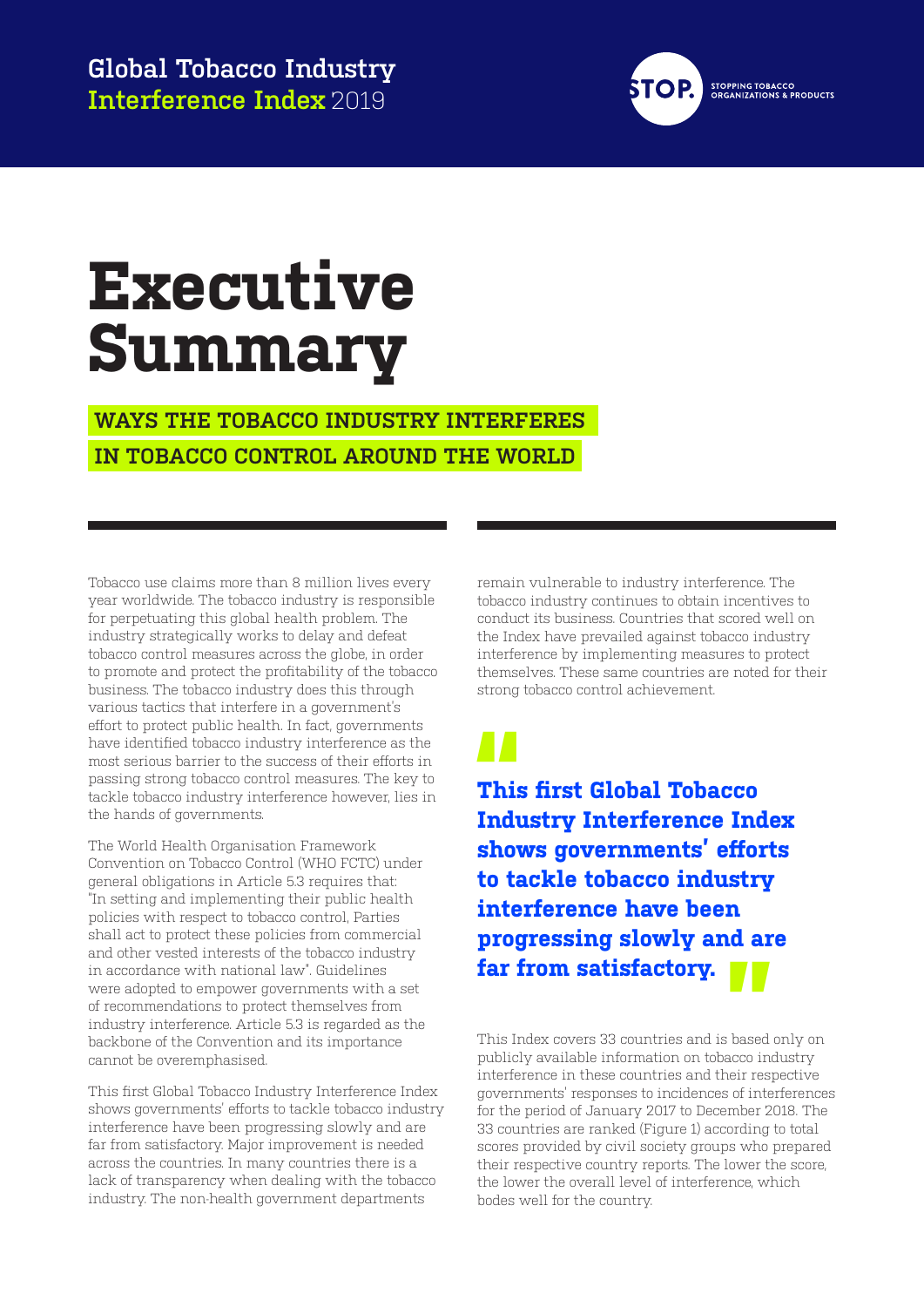

#### **Figure 1:** Tobacco Industry Interference overall country ranking



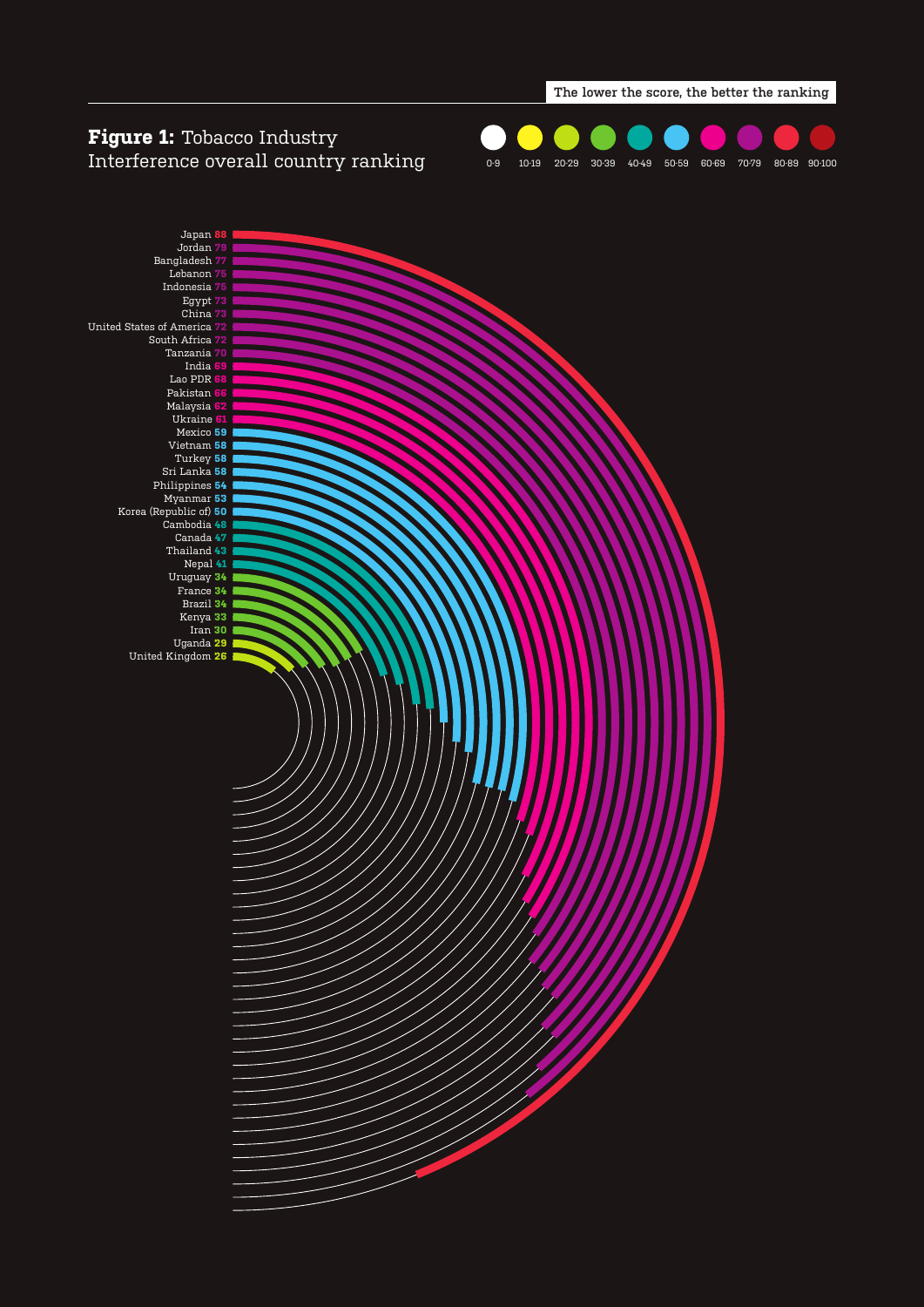# **Key findings**

- **1. At least one country in each region successfully resisted tobacco industry interference while others have succumbed.**
- **→ Successfully resisted industry interference:** The U.K., Iran, Kenya, Brazil and Uruguay fared well in resisting industry interference by adopting preventive measures provided in Article 5.3 guidelines to facilitate transparency and avoid conflict of interest. These countries did not collaborate with or endorse the tobacco industry's activities.
- **Succumbed to industry interference:** Of the 33 countries, Japan faced the highest levels of industry interference and fared poorly in implementing Article 5.3 guidelines to protect its public health measures. Jordan, Bangladesh and Lebanon are also lagging far behind in implementing measures to protect themselves.

#### **2. Lack of transparency facilitated industry interference.**

- **Lack of transparency:** The lack of transparency in dealing with the tobacco industry and the absence of procedures to record interactions with it are a problem in many countries, and these have facilitated industry influence on policy. Many countries allow political contributions from the tobacco industry.
- **Banning political contributions: Political** contributions and gifts from the tobacco industry are banned in Brazil, Canada, France, Iran, Myanmar, Turkey, U.K., Uganda and Uruguay. Transparency on political contributions is required in Kenya and the U.S.

#### **3. The tobacco industry targeted non-health departments.**

**→** Tobacco companies have used corporate social responsibility activities and presentation ceremonies for frivolous awards to gain access and obtain endorsement from senior officials, especially from the non-health departments.

**→** Departments of Finance, Commerce, and Trade, across countries, are targeted by the tobacco industry and remain the most vulnerable to tobacco industry interference, particularly on decisions pertaining to taxation of tobacco.

#### **4. Tax breaks benefited the industry.**

- **Incentives to the industry:** Incentives, such as tax exemptions and duty free tobacco, have benefited the tobacco industry. Dutyfree cigarettes for international travelers are allowed by all countries except Sri Lanka. The tobacco industry sought endorsement from top officials to manufacturer new tobacco products in Lebanon and Turkey.
- **5. A whole government commitment (commitment by every department) is needed to withstand industry interference and better protect tobacco control measures.**
- Avoid conflict of interest: Retiring senior government officials must avoid conflict of interest situations with the tobacco industry. Former senior officials joining tobacco companies has been a problem in Bangladesh, Pakistan and Sri Lanka. In China, Japan, Lebanon and Vietnam, the trade and commerce arms of the government are inadvertently conflicted in developing tobacco control measures according to the WHO FCTC because of their role in promoting the tobacco business.
- **→ Enduring legal challenges:** Uganda and Kenya have endured protracted court challenges from the tobacco industry against their tobacco control legislation which have strong elements of Article 5.3. The challenges are used to delay or derail implementation of the legislation. Court cases have also been used to challenge other effective tobacco control measures in Brazil and India. These governments did not back down from the legal challenges.